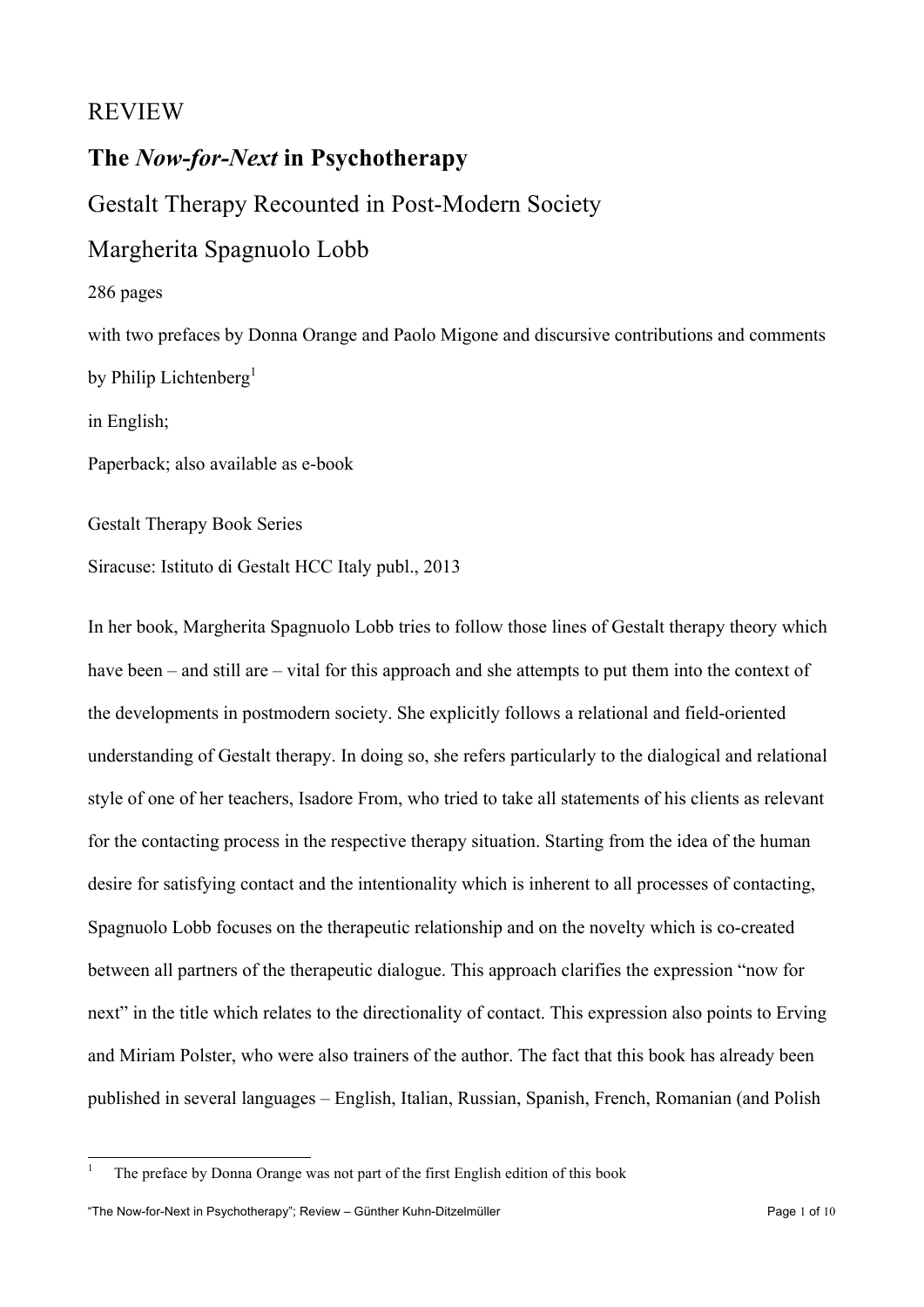and German on their way) – underpins its importance and topicality.

In the ten chapters of her book, the author goes into crucial aspects of the development of Gestalt therapy and translates the foundational theoretical concepts and principles of this modality in the sense of and with respect to postmodern viewpoints and conditions. She particularly takes into account contributions from neurobiology as well as the work of Daniel Stern, who has been a member of the scientific staff of the Gestalt Therapy Book Series in which this book has also been published.

Margherita Spagnuolo Lobb is an experienced Gestalt therapist and trainer who is well known for her engagement for the international Gestalt community as well as for numerous international publications. She lives in Sicily, Italy, where she founded the Istituto di Gestalt HCC in 1979, and she still heads the institute, which now has its premises in Milan, Syracuse and Palermo. She has also been President of the Italian Association of Psychotherapists (FIAP), of the European Association for Gestalt Therapy (EAGT), and she is a full member of the New York Institute for Gestalt Therapy (NYIGT). With this book, she also addresses students and trainers in order to introduce them to Gestalt therapy "*word by word*", as well as all those who "*want to get into the heart of the spell of Gestalt, including experienced psychotherapists, to offer them grids of understanding of what they already do..."* (21).

In her introduction, the author focuses on social developments from the 1950s until today. She identifies the social developments between 1950 and 1970 – the years of the beginning of Gestalt therapy – as "narcissistic". In doing so, on the one hand she refers to the social demands and restrictions in these decades and, on the other hand, to the individual needs which have gained meaning due to the philosophical, psychological, and social developments and the theories of Freud. As the major task of psychotherapy in the examined period she identifies the need to support humans so they see themselves as important and discover themselves.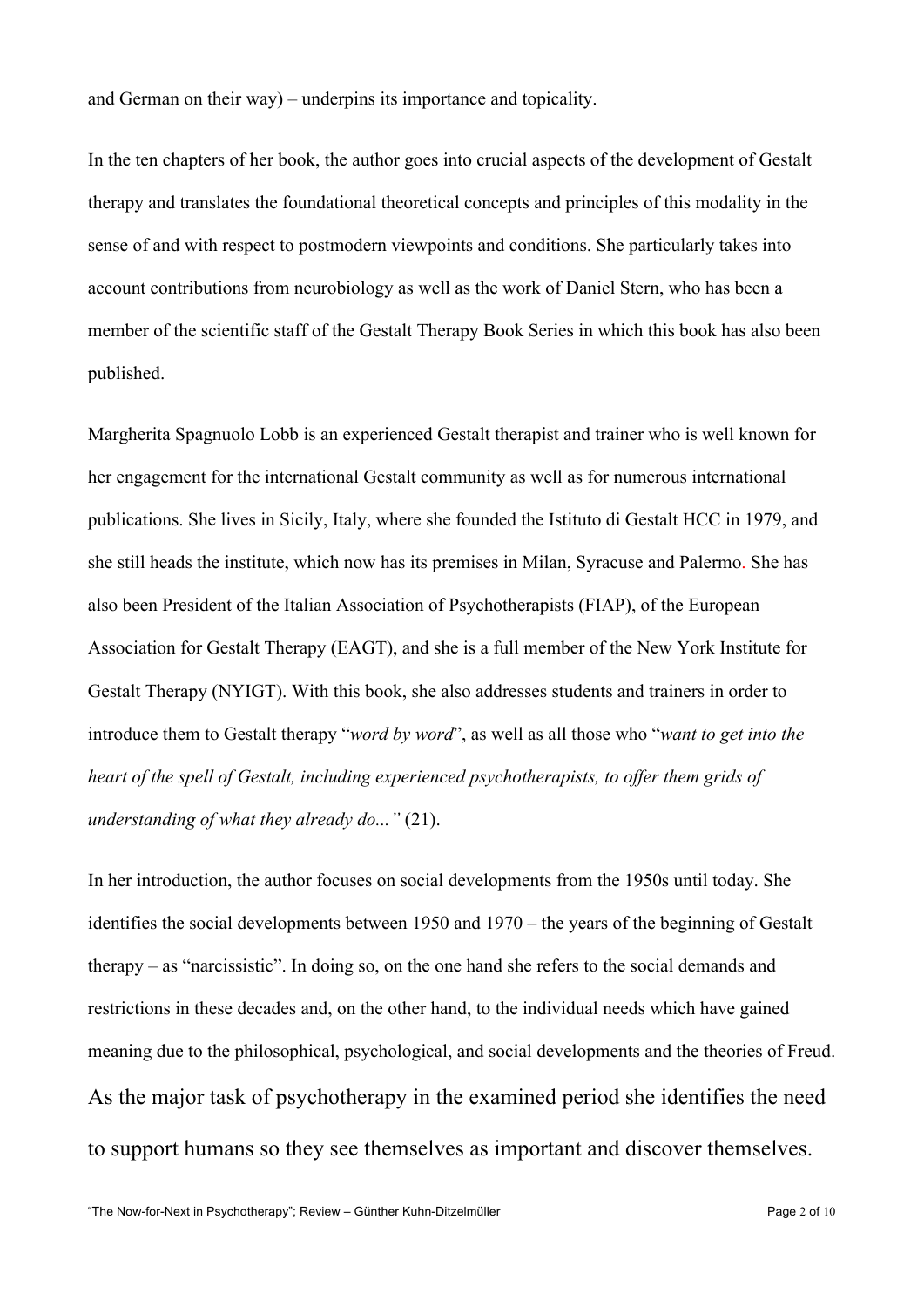as individuals despite the fact that they might not have been very important or deviate from social norms. From these premises she derives the Gestalt therapeutic approach to the theory of the self as the experiential process at the contact boundary. Furthermore, as one area of focus she relates to the experience which is based on sensual perception and, thus, relates to the aesthetic approach of this modality as well as to the positive view on conflicts which have to be worked through in order to gain vitality, full contact, and personal growth.

Today's predominant social experience is described by the author as "liquid" while clear points of view as well as intimate relationships are replaced by floods of information and loose and tentative relationships without commitment. The result of these facts, the author assumes, is an overwhelming amount of exciting experiences of contact with concomitant lack of social support and rootedness – this means a lack of a "social container". Previously built-up excitement in order to follow needs or intentionalities would thus result in energy without direction. This, furthermore, would result in fear and desensitisation of the body and an increase of anxiety disorders. Now she identifies as the main tasks of psychotherapy the support of clients and patients to revitalise their anaesthetised senses in order to make them available for horizontal relationships at eye level.

In the following, Margherita Spagnuolo Lobb discusses her view of the basic concepts of Gestalt therapy; as Gestalt therapy's answer to postmodern demands she recognises the focus on the intentionality of contact and on the contact boundary as a synthesis of the phenomenological and pragmatic roots. With her understanding of the phenomenological approach, she puts immediate and sensual experience and the encounter at the contact boundary at the centre of therapeutic work. Thus, the process of this encounter between client and therapist develops as a co-created experience and supports personal growth and development. As the root of the pragmatism of the method she identifies the relatedness of the approach to the social level which also could be seen as fieldrelated.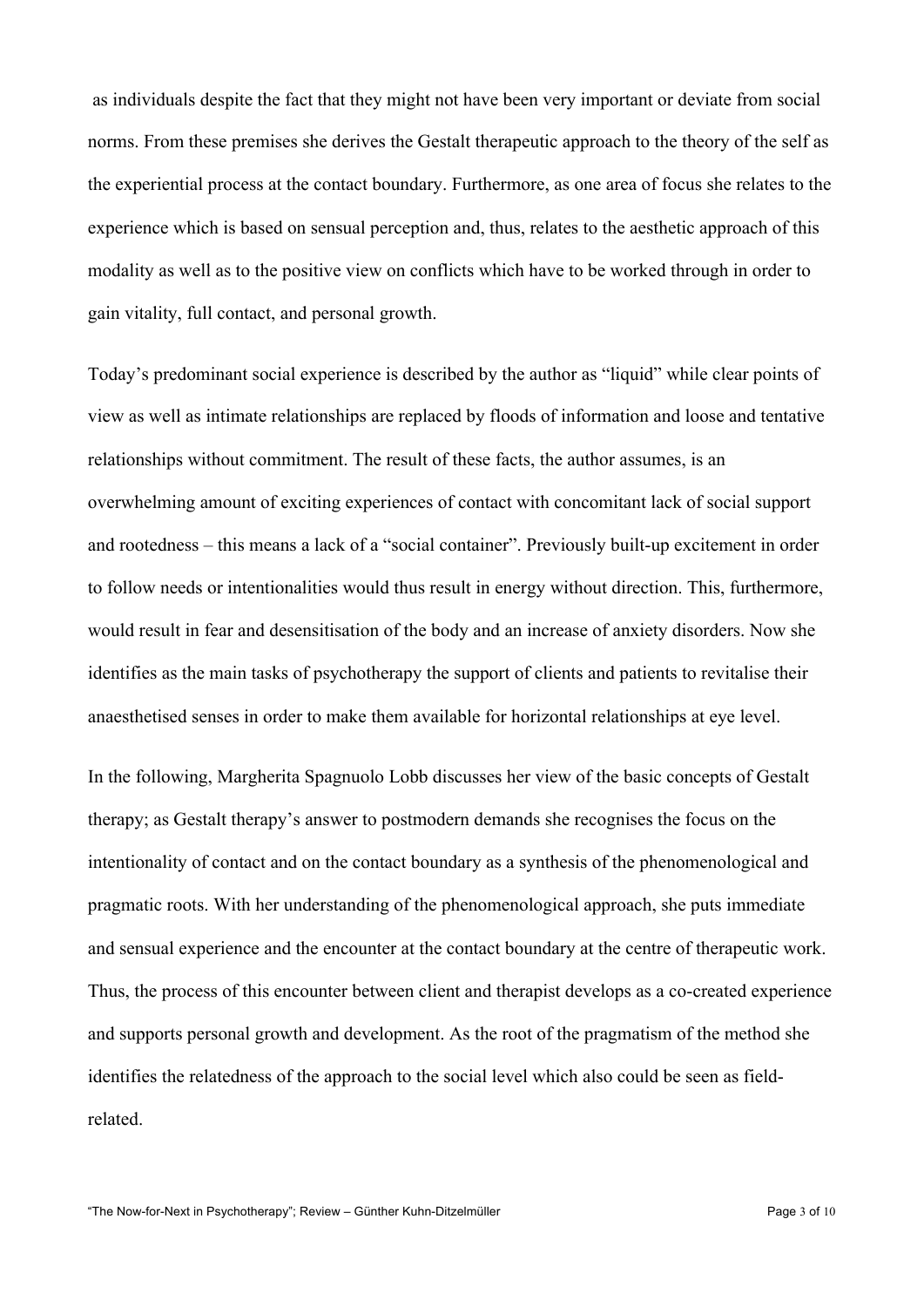From the Gestalt perspective of the author, psychopathological development is understood as a creative adjustment to difficult conditions and as a co-creative process in unusual and overstrained situations. She understands "neurosis" as the process of maintaining isolation in the organism/environmental field by restricting the function of awareness and the sensitivity at the contact boundary. This isolation would result from the chronic inhibition of aggression which is seen as a physiological process and not as mentalised feeling. Aggression is rather understood as the ability to "go towards" (from Latin *ad-gredere*) or to "grasp" or to follow a need. However, this need can only be satisfied with sufficient support from the environment and concomitantly with sufficient trust in this support. Without sufficient trust in the environmental support and if the fulfilment of the need is accompanied by threats or the absence of support from the field, aggression is suppressed. By examining this balancing process between "going towards" and support from the field, Spagnuolo-Lobb refers to the social dimension of this concept: creative adjustment helps the individual to differentiate him- or herself from the social context and also to be a relevant part of it (p. 39). This may be an indication of the social orientation and foundation of Gestalt therapy which compensates for a lack of the original conception of this modality, according to which the differentiation between the human and physical and non-human environment (e.g. "dental aggression", p. 83) is neglected. A focus on the concept of the contact boundary, the "between", the comprehension of the idea of the co-creation of contact and the involvement of mutual and benevolent human relationships would rather be facilitated than the fixation on the theory of aggression and contact which is very often understood as simplifying and reduced to biologism.

In a genuine Gestalt therapeutic sense, the author describes "defence" and "resistance" not as an impairment of the therapeutic process but as a relational ability within a process of creative adjustment. For her this enables a switch from an extrinsic model of health to an aesthetic one, which focuses on the immediate therapeutic encounter and thus on intrinsic factors of the

"The Now-for-Next in Psychotherapy"; Review – Günther Kuhn-Ditzelmüller Page 4 of 10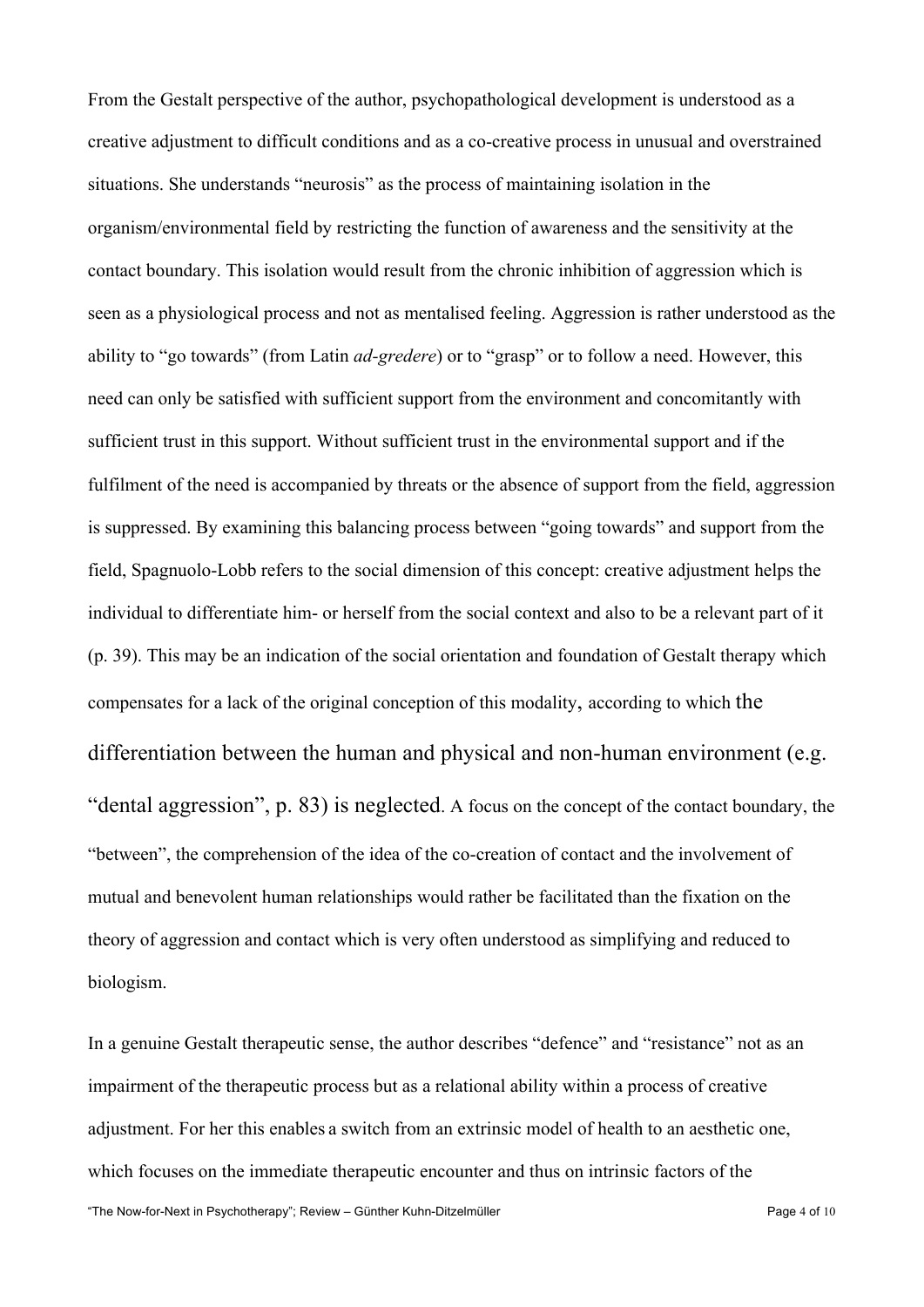relationship. Consequently, the therapeutic task would be to support the patients so they recognise their own ways of creative adjustment and regain their potentials and their spontaneity. This implies the comprehension of the therapeutic relationship as a real-life experience where the client and the therapist interact. In other words: both participate equally in the co-creation of the phenomenological field in which the therapist is curious about the ground from which the figure emerges.

With the example of a therapeutic session, Spagnuolo Lobb emphasises the viewpoint that the therapeutic dialogue is based on a "*tension towards contact"* that "*mobilises the energies of the phenomenological field in which both patient and therapist are immersed"* and which *"leads to the formation of the contact boundary, the place where the self unfolds, as a movement of differentiation from – and at the same time sharing with – the other"*. (p. 49). To my comprehension, with that summary of the clinical example, the author points out the essence of her book: a plea for an explicitly relational understanding of Gestalt therapy. With this focus on the process between client and therapist, Spagnuolo Lobb relativises the technique of the "empty chair", which has so far been looked upon as a central Gestalt therapeutic technique in order to help clients externalise "inner dialogues" and thus gain awareness. Instead of using the "empty chair" she asks the patient to address her with what she or he wants to tell to the inner or outer counterpart and, with this, to bring everything into an immediate dialogue between client and therapist. This change helps the client to return to the immediate situation and to work on the relational block within the current encounter (p. 50).

As indicated above, according to her considerations of psychopathology and the Gestalt therapeutic understanding of diagnostics, Spagnuolo Lobb assumes "symptoms" as being creative adjustments to difficult situations when the necessary excitement for full contact and spontaneity is not supported sufficiently by the field (pp.  $84 - 87$  and pp.  $120 - 133$ ). She refers to the modalities which help to interrupt spontaneity and to modulate contact ("contact interruptions": "defence":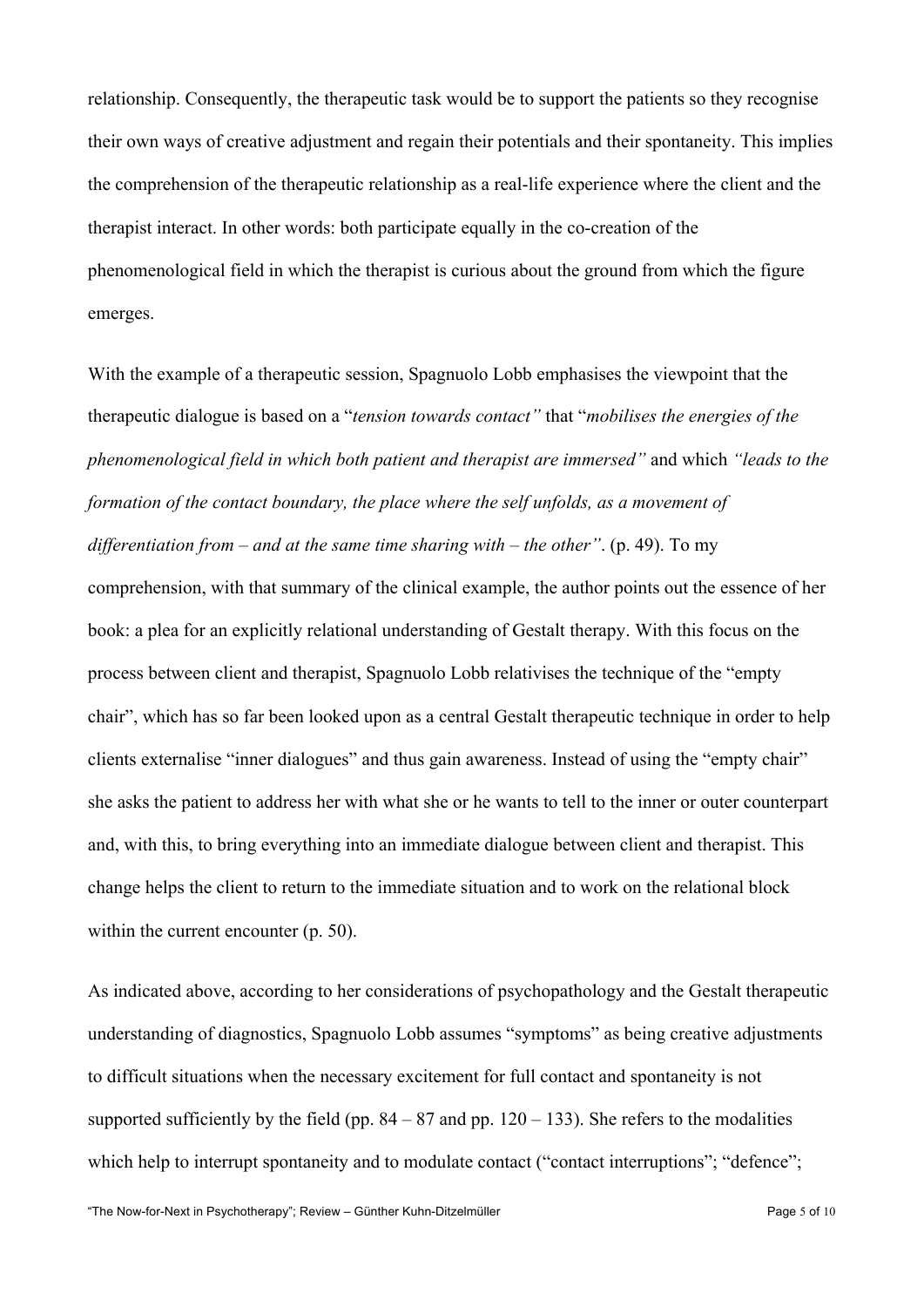"resistance") as the abilities to introject, to project, to retroflect and also refers to egotism and confluence. She identifies the boundary between healthy and pathological contacting as where habitual and chronified interruptions of contacting restrict spontaneity and lead to the accumulation of unfinished situations. Thus, ego functions as well as the ability to sufficiently satisfy needs are lost. She pays special attention to egotism which has recently lost in importance in Gestalt therapy literature or has not been used any more (e.g. Dreitzel, 2004, has replaced this term with "narcissism"). Egotism – the maintenance of control at full contacting instead of letting oneself go into the new experience which results from the contact – has been considered by Isadore From as suffering which is transmitted from psychotherapists to patients by supporting a high level of reflection but forgetting to develop the level of trust in the other and in the situation, both of which are vital for reaching full contacting (pp. 87 - 90).

Several other chapters of the book pay attention to further basic theoretical concepts of Gestalt therapy including the theory of the self as a process (pp. 75 - 81), the Gestalt therapeutic approach to diagnosis (pp. 120 - 133), the Gestalt theory of aggression (pp. 134 - 150) and a chapter about love, ethics, and the differentiation of Freud's theory of the Oedipus complex, which is based on an individualistic perspective, from the relational perspective (pp. 151 - 166). With one chapter the author addresses her approach to a developmental theory in the light of Gestalt therapy and introduces her "*Gestalt Therapy Map of Polyphonic Development of Domains*" (pp. 94 - 119). She turns away from "phase models of development" which correlate each age with defined competences. She refers to the work of Daniel Stern with a model of "domains" which develop through the entire life span with reference to the individual and temporal ability for fully contacting. With the domains she means the abilities for confluence, projection, introjection, retroflection, and egotism. Obviously with this approach Spagnuolo Lobb points out the aesthetic quality of the process of contacting. The therapeutic benefit of this concept is not a description of a clinical state but it helps to answer the question how clients cope with the complexity of the perceptions of a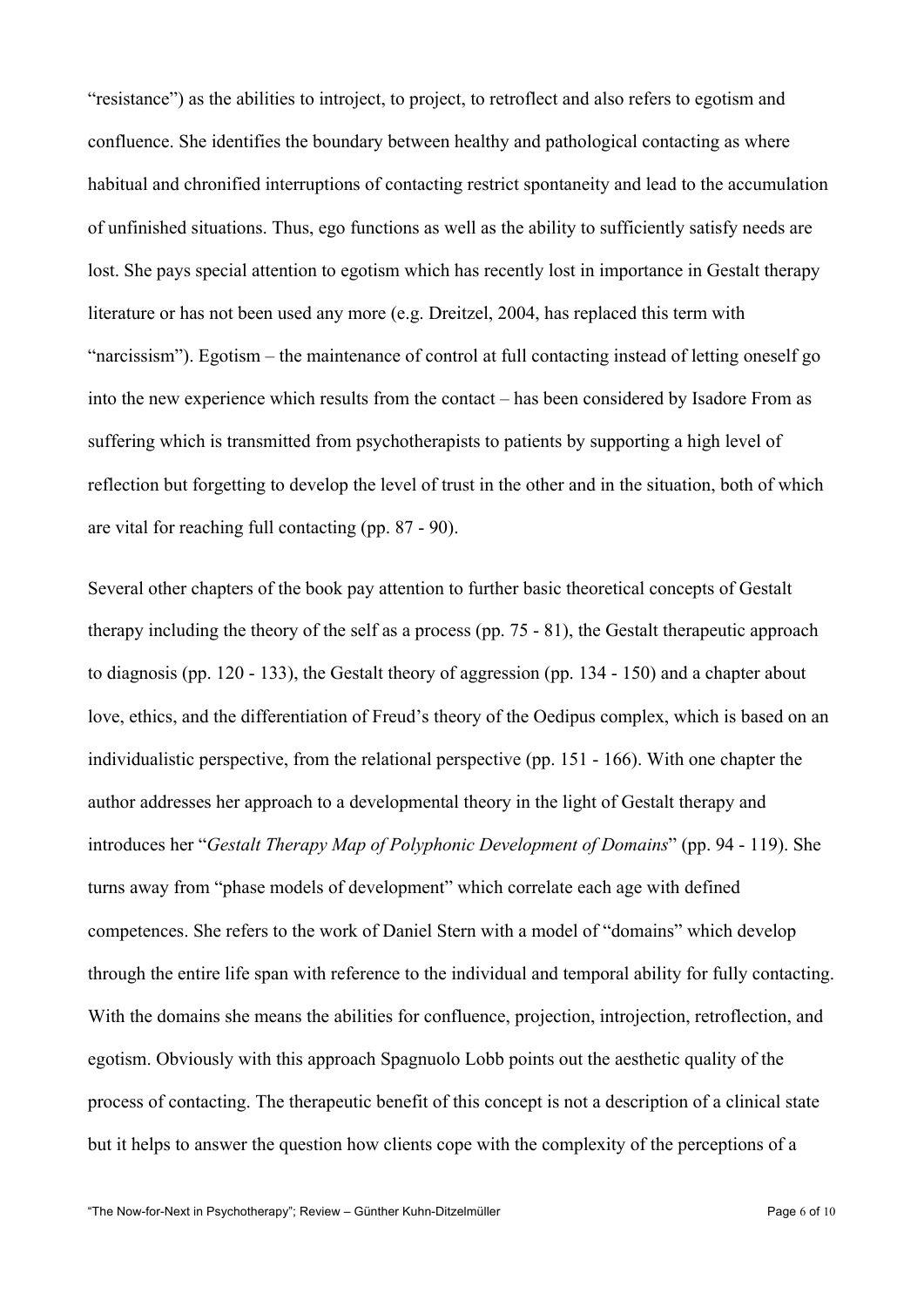situation and the task of processing them for the actual contacting process. The domains range from spontaneous contacting to the complete block of the excitement which would be vital for full contact. With this, the desensitisation at the contact boundary – with respect to the individual domains – could result in severe suffering when chronified.

The domains are correlated to the following abilities: (a) Confluence is seen as the ability of "*beingwith with no perception of boundaries"* – this ability is the basic ground for empathy which "*derives from our being radically part of our environment"*. (b) Introjection is understood as "*the ability of being-with taking the environment inside*" and includes the ability to learn. (c) The domain of projection is "*the ability of being-with by casting oneself into the world*". This includes, for example, being able to create imaginations of the other or of the environment in order to explore the world with courage. (d) With the domain of retroflecting, she points towards the "*ability of beingwith containing one's own energy*". This is accompanied by the abilities to reflect, to be alone, to think creatively, and to tell stories. (e) Finally she describes the domain of egotism as the "*ability of being-with the other in deliberate control*", the capacity of being autonomous and keeping a clear mind in difficult situations. All the abilities that are faced by these domains are contrasted with risks which arise by the desensitisation of the contact boundary and thus impair spontaneous and lively contacting.

The author illustrates her own approach to the practical work with domains by three vignettes of therapy situations. Surely it is worthwhile continuing to think about and develop this concept further. However, when considering this concept as the ground for a developmental theory I am sceptical about the risk of establishing – of course, unintentionally – a new "phase model" which would similarly be categorising modalities of experience as other well-established models. In this respect I share the sceptical view of L. Kröll (2014) in his review in "Gestalttherapie".

In the last four chapters, Spagnuolo Lobb transfers her understanding of Gestalt therapy theory as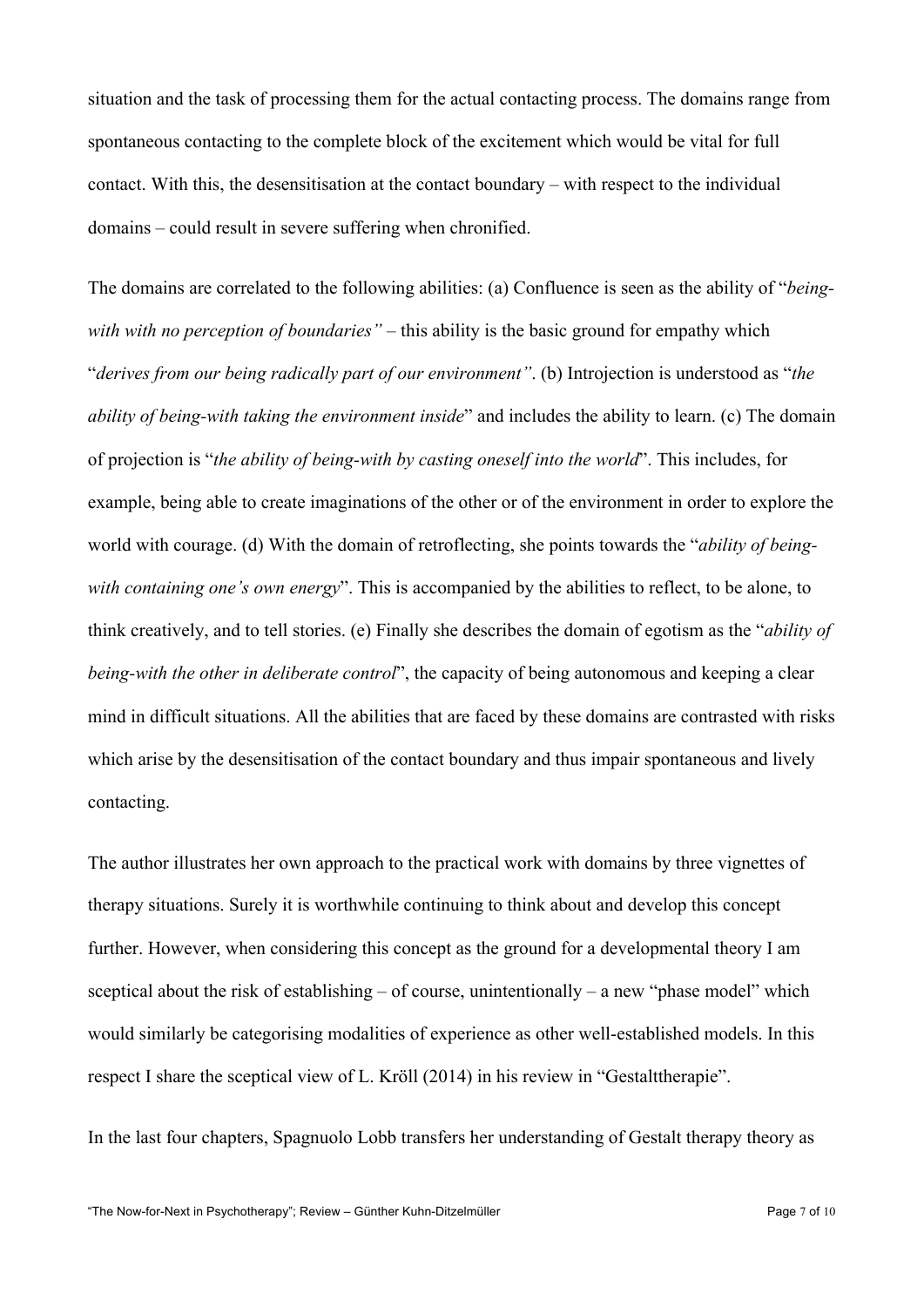described in the first parts of the book to the concepts of couples therapy (pp. 167 - 189), family therapy (pp. 190 - 228), group therapy (pp. 229 - 251), and to the work with Gestalt training groups. Obviously, the author puts great emphasis on the last chapter about training in Gestalt therapy. She dedicates it to her students when she points out aesthetical as well as ethical principles as the guiding lines and crucial foundation of the practical work as Gestalt therapists. For her, political and social issues are considered of similar relevance as the emphasis on the therapeutic relationship. Furthermore, she underscores the importance of support for the personal development of trainees. For this development it would be necessary to aggressively deconstruct the acquired and introjected contents in order to facilitate their assimilation. The aim, consequently, would not be the (deliberate and experienced) reproduction of theoretical considerations or methodological knowledge. Her four-stage model of the development of training groups results in becoming a professional for psychotherapeutic treatment as well as in "*belonging independence"* which describes "*both the sense of solid roots and, at the same time, the permission to create new forms capable of solving concrete problems in society".* The author ends the final chapter with a statement which I understand as the summary of the whole book and, at the same time, as an aesthetic synopsis of the foundational ideas of Gestalt therapy: "*To learn psychotherapy means to learn the art of being able to see the beauty of our loving the other despite the risk of being wounded by it, and being able to see the depth of existence both in ourselves and in the people to whom our treatment is addressed.*" (p. 274).

While reading "Now-for-Next in Psychotherapy" I found numerous ideas and thoughts which inspired me to rethink some of my preconceived theoretical conceptions and to put them into a new, more vivid light and comprehend them with words which are closer to relational experience than they were before. I most appreciate the distinct emphasis on the relational quality and experience and on its meaning which Spagnuolo Lobb follows throughout her text. She consistently refers to genuine Gestalt therapeutic sources and concepts and contrasts them with psychodynamic and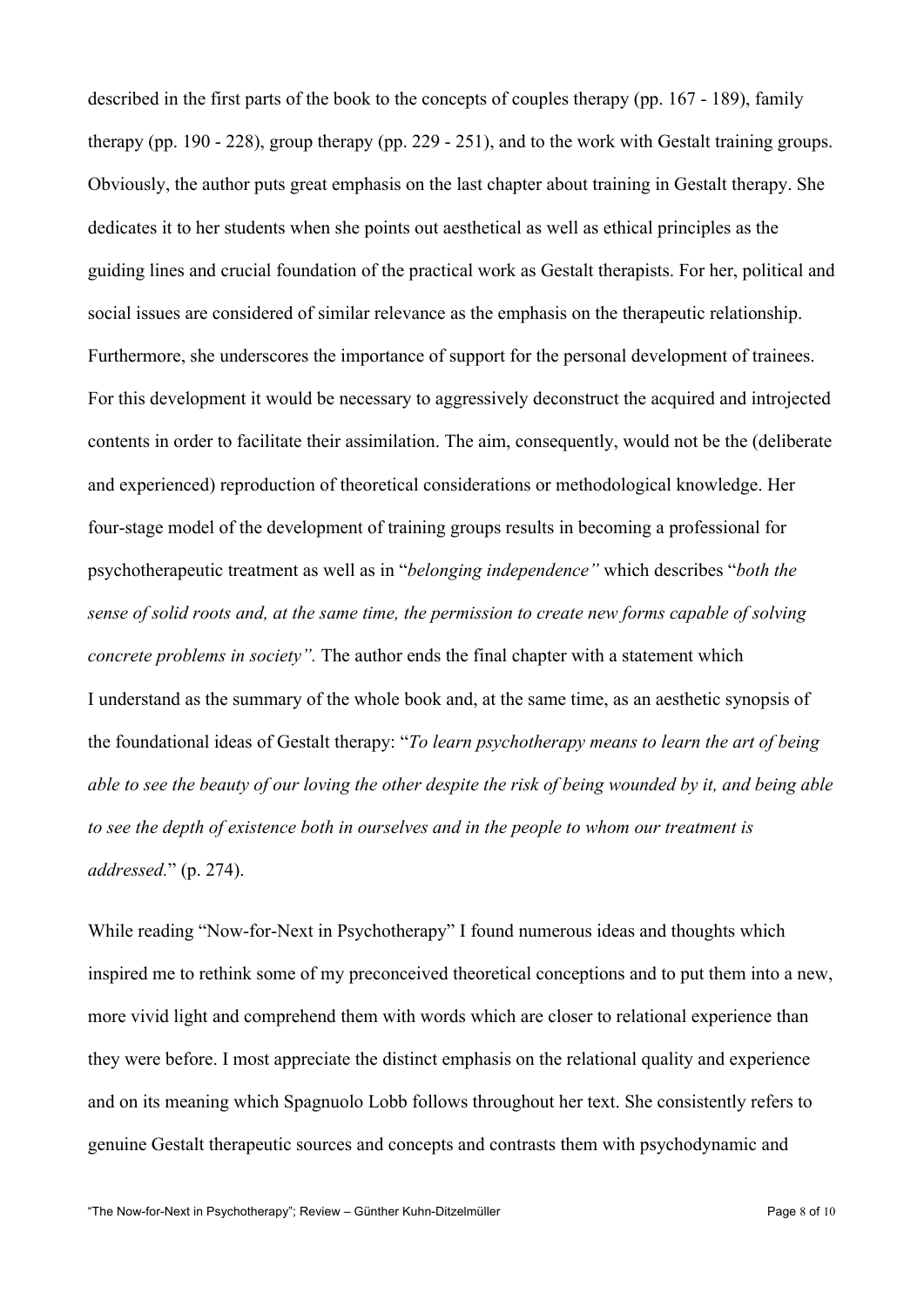psychoanalytic ones and sometimes she presents differences as well as similarities.

The book contains a long list of references and is written in a very fluid style, thus it was easy for me to follow it step by step. To my comprehension it is not a textbook in the strict sense of the word and I think it could enhance and widen the professional and personal horizons of students as well as experienced psychotherapists. The fact that some parts of the book have, at least partially, already been published elsewhere does not impair the quality of the book but rather, at the same time, reveals the scope of theoretical and practical approaches to Gestalt therapy as well as the diverse and comprehensive work of the author.

I recommend it to anyone who wants to learn about the ideas of Gestalt therapy from the perspective of the relational and aesthetic issues of this modality.

#### **References**:

.

.

Dreitzel, H. P., "Gestalt und Prozess – eine psychotherapeutische Diagnostik oder: Der gesunde Mensch hat wenig Charakter", EHP – Edition Humanistische Psychologie, Bergisch Gladbach, 2004; p. 56 et seqq.

Kröll, L.; Review in: Gestalttherapie 1/2014, p. 144 et seqq.

This article was previously published in German (OeAGG FEEDBACK 1&2/2016; 73 - 79) and translated into English (with minor changes) by the author<sup>2</sup>.

*Günther Kuhn-Ditzelmüller; 2018*

DI Dr. Günther Kuhn-Ditzelmüller Psychotherapeut, Integrative Gestalttherapie (ÖAGG) M: g.ditzelmueller@praxis07.at W: www.gestalt.co.at  $T: +43(0)6503500425$ 

<sup>&</sup>lt;sup>2</sup> I gratefully acknowledge Denis Bostock and Michael Reiterer for their help preparing the English version of this text.